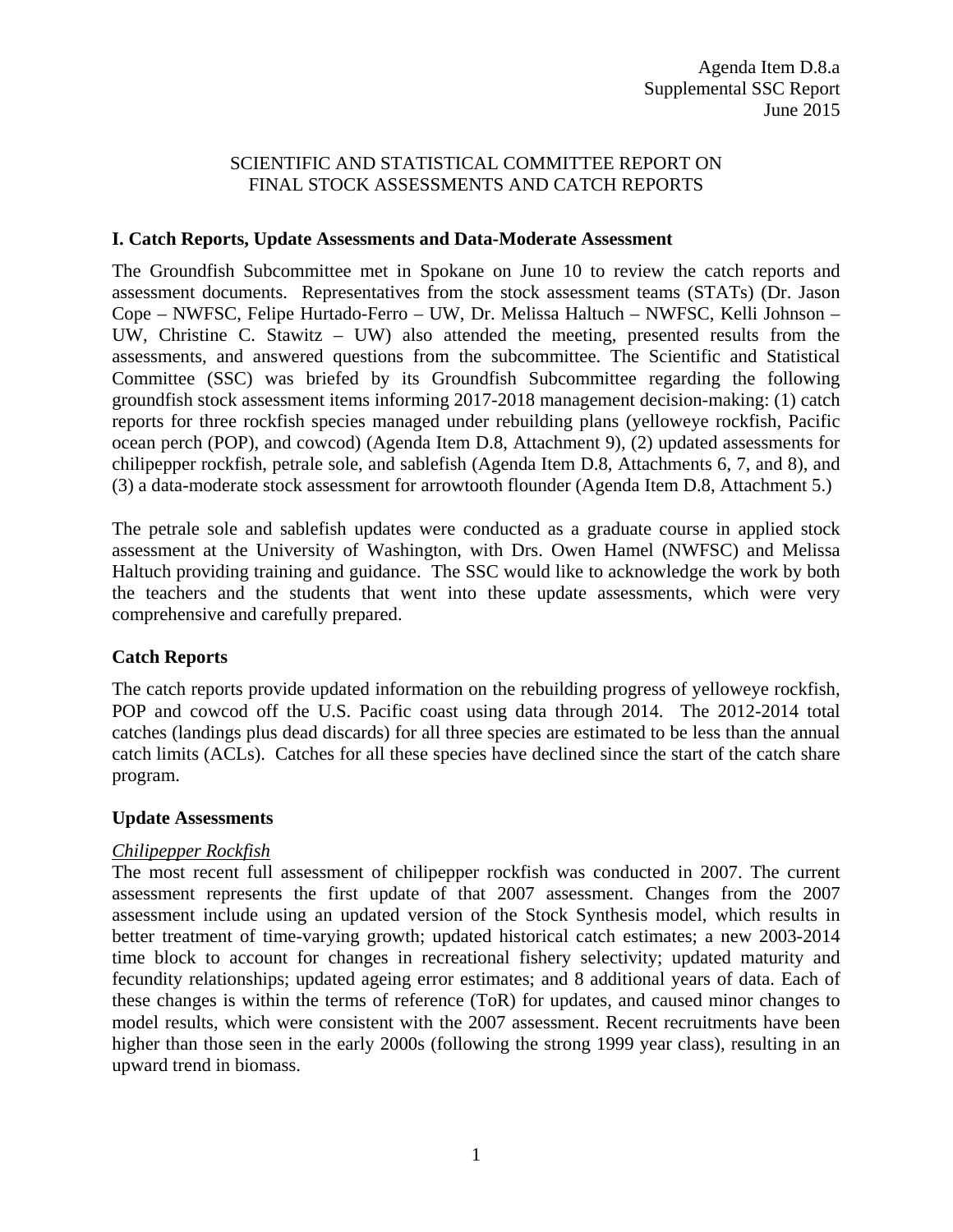The assessment update estimates a depletion in 2015 of 64%. The chilipepper rockfish update assessment represents the best available science for use in developing 2017-2018 management measures as a category 1 assessment. The SSC recommends that the next assessment of this stock be a full assessment due to the length of time since the last full assessment.

## *Petrale Sole*

The most recent full assessment of petrale sole was conducted in 2013; therefore, this update includes only two years of additional data. The draft petrale sole assessment update in the briefing book was revised slightly by the STAT to include additional age composition data and to account for several other minor adjustments. The subcommittee reviewed the revised model, which will ultimately be documented in a revised assessment document. The subcommittee requested that the STAT also include additional information to more fully document the transition from the 2013 model to the base 2015 assessment update.

The assessment update estimates a depletion in 2015 of 30.8%. The ten year projections, assuming that the ACL's are attained, predict that the relative depletion will range between 28 and 30% of the unfished level. Improvement in the estimated stock status (relative to the 2013 model projection) is attributed to greater strength of the 2006-2008 year classes, and a consistent increasing trend in the NWFSC trawl survey index.

The petrale sole update complies with the ToR for assessment updates and represents the best available science for use in developing 2017-2018 management measures as a category 1 assessment. The base update model indicates that the stock is above the BMSY proxy of B25%. Since the SSC has previously recommended that a stock can be declared rebuilt based on an assessment update, the SSC recommends that petrale sole be declared rebuilt. The NWFSC trawl survey appears to be an excellent indicator of petrale sole trends, and should be monitored to evaluate the need for a new assessment. The SSC recommends the next assessment of petrale sole be an update assessment.

# *Sablefish*

The last full assessment of sablefish was in 2011. There were only minor changes to the 2011 assessment when updating to the new version of Stock Synthesis. All data inputs were updated, additional corrections to data were made (e.g. discards), and new software was used to generate survey indices using delta-GLMM models.

A more thorough review is needed of standardized procedures and new software used to produce fishery size and age compositions, used for the first time in the current assessment cycle, especially in the context of sablefish. Port sampling data for sablefish are more complicated than for other groundfish species because there is a complex set of size-graded market categories for sablefish and many of the fish are landed in dressed condition.

The draft sablefish assessment update in the briefing book was revised slightly by the STAT to add additional age data and to improve the data weighting procedures. The subcommittee reviewed the revised model, which will ultimately be documented in a revised assessment document. The assessment update estimates a depletion in 2015 of 34.5%. The assessment shows similar trends to that of the 2011 assessment. Data reweighting and model tuning caused the largest differences in biomass from the last full assessment, but these procedures followed current best practice and are permissible in update assessments. The sablefish update complies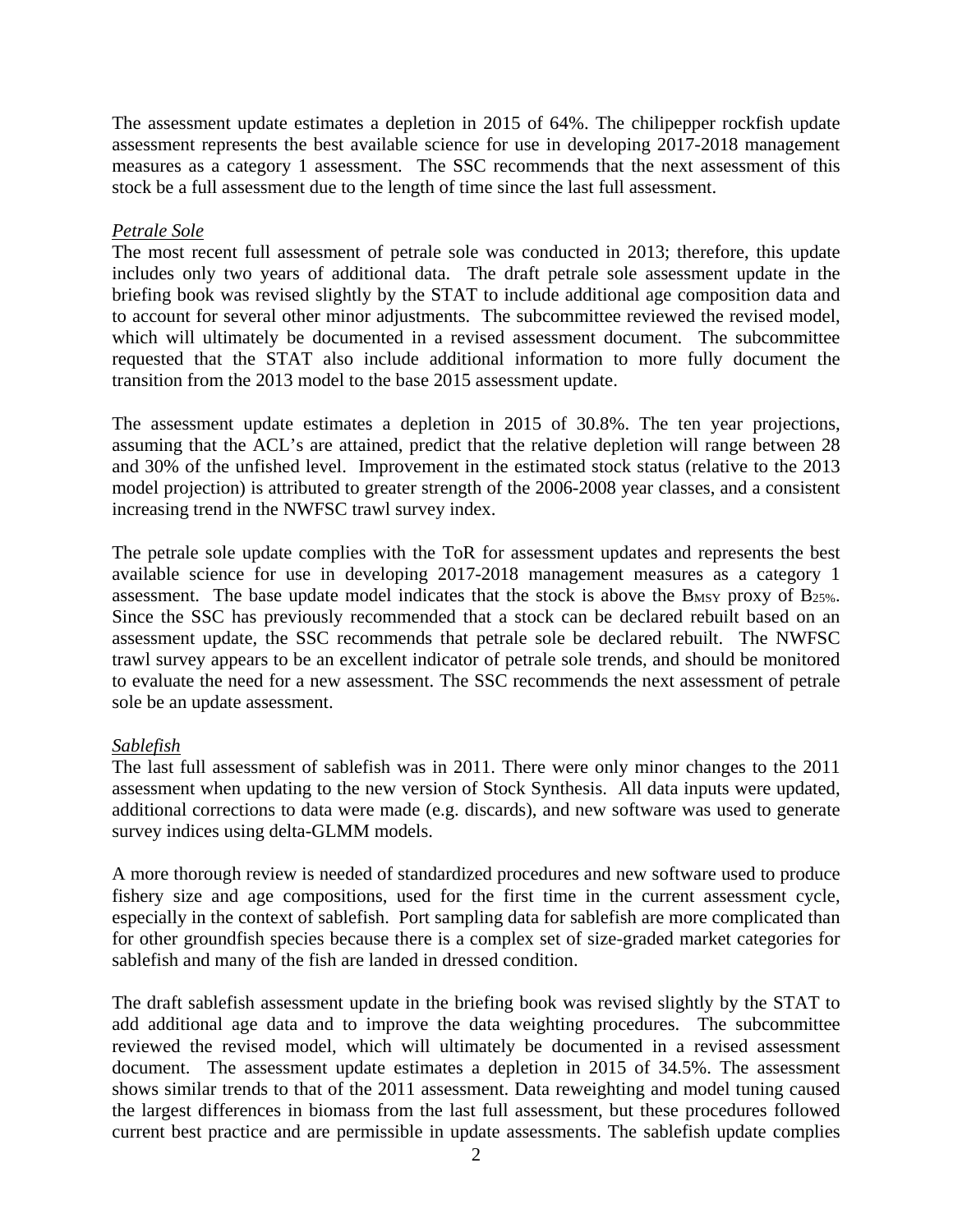with the ToR for assessment updates and represents the best available science for use in developing 2017-2018 management measures as a category 1 assessment. The SSC recommends the next assessment of this stock be a full assessment.

### **Data-Moderate Assessment**

The SSC was briefed on the subcommittee's review of the data-moderate assessment of arrowtooth flounder that was conducted by Dr. Jason Cope. These types of assessments are informed by data on catches as well as one or more indices of abundance. The SSC has endorsed two data-moderate assessment methods, extended Simple Stock Synthesis (XSSS) and Extended Depletion-Based Stock Reduction Analysis (XDB-SRA). A stock assessment review (STAR) Panel in April 2013 identified a set of review criteria for assessments conducted using XSSS and XDB-SRA (Agenda Item F.5.a, Attachment 2, June 2013).

The last assessment of arrowtooth flounder was conducted in 2007. The assessment of arrowtooth flounder presented to the SSC this year involved fitting a population dynamics model using three approaches: maximum likelihood estimation (MLE), Markov Chain Monte Carlo (MCMC) and XSSS. The latter two methods are Bayesian, which is the estimation framework on which past data-moderate assessments have been based. However, the assessment of arrowtooth flounder differed from past data-moderate assessments in that results of the 2007 assessment were used to inform stock depletion and selectivity was set based on the results of the 2007 assessment.

The SSC identified model scenarios in MLE and XSSS configurations of the assessment that merited further exploration. However, the SSC was unable to endorse any of the model runs presented in the draft assessment report as providing a suitable basis for management decision making for the 2017-18 management cycle. This is because the Bayesian analyses all exhibited results that were unexpected given the observed data or had reused the data inappropriately, and MLE-based approaches are not endorsed for data-moderate assessments. The difficulty in obtaining robust results using data moderate methods may be due to the history of light exploitation of arrowtooth flounder, and survey indices that show flat or increasing trends. The SSC commends Dr. Cope for the extensive work undertaken on the assessment of arrowtooth flounder, which will inform refinement of how data-moderate assessments are to be conducted in the future.

The 2007 assessment could be used as the basis for projecting overfishing limits (OFLs) for arrowtooth flounder. The SSC recommends providing new OFL projections using actual catches since 2007. These new projections will provide the best available science to support management decision making for 2017-18 fisheries. While the analyses included in the assessment report were not endorsed for management decision-making, there was no evidence that the stock is below the management target of 25% of unfished biomass. The SSC recommends that the next assessment of arrowtooth flounder be a full assessment given that the current assessment is eight years old.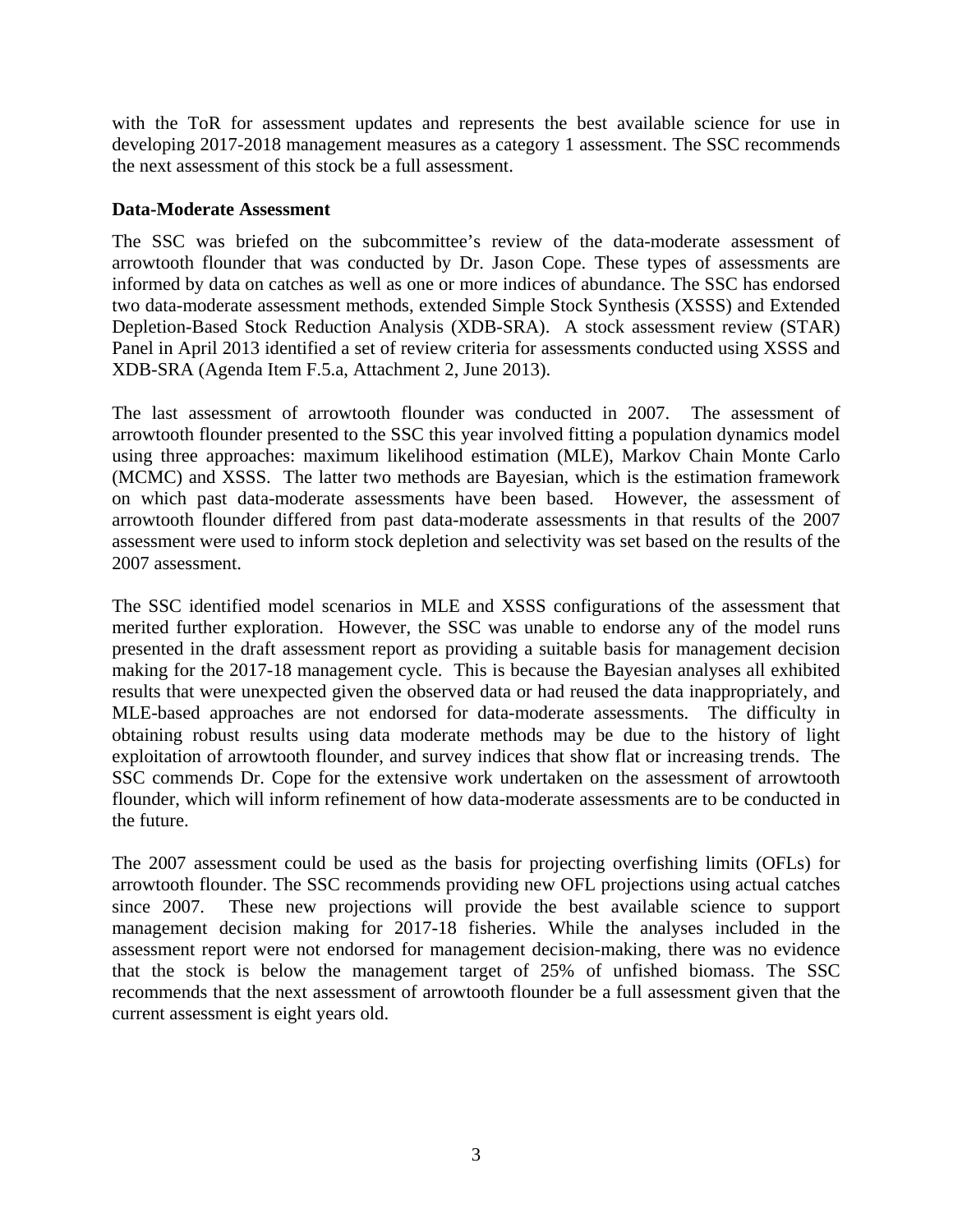### **II. Full Stock Assessments**

The Scientific and Statistical Committee (SSC) reviewed the full assessments of canary and darkblotched rockfish and received the reports from the STAR panel review that took place during April 27-May 1. Representatives from the assessment teams (Drs. James Thorson and Vladlena Gertseva—NWFSC) presented results from the assessments and answered questions.

#### *Canary Rockfish*

The last full assessment of canary rockfish was conducted in 2007. Stock assessment updates were done in 2009 and 2011. A number of revisions were made to the data used for stock assessment, including 1) a new method of index standardization for NWFSC trawl survey using a geo-statistical delta-GLMM model, 2) a new steepness value (0.773) based on an updated meta-analysis of steepness, 3) a re-estimated relationship for maturity, 4) new ageing error tables, and 5) a re-estimated length-weight relationship. Ageing data based on surface otolith reads were added to the assessment using an ageing-error table appropriate to surface reads. This added about 10 years of historical ageing data to the model.

The new assessment is an innovative spatial model with three areas corresponding approximately to the waters off the states of Washington, Oregon, and California. Population trends by area can differ according to exploitation histories and deviations from a shared stock recruit relationship. Best practices for spatial models are not well developed; however, the SSC regards the model as a promising development. In future assessments, the SSC requests that greater attention be given to examining results by spatial areas in addition to the overall assessment, since results should be plausible locally as well as globally.

Dr. Thorson provided an addendum to the stock assessment that corrects an error in NWFSC trawl survey size composition used in the model. The annual size compositions were replicated in each area rather than using area-specific information. The correction had relatively little effect on assessment results (depletion in 2015 changed from 56.0% to 55.5% of unfished). A revised document will be made available in September with revised tables and figures.

Stock status is estimated to be at 55.5% depletion in 2015, which represents a substantial improvement in status from previous canary rockfish assessments. The primary factors driving the improvement in stock status are the use of a higher steepness value, the reduction in harvest due to the rebuilding plan, and above average recruitments in 2001-2003, and in 2007 and 2010. The relatively strong effect of steepness on estimated stock status is a reason for concern about the reliability of model results, since steepness is a relatively uncertain parameter value. However it should be noted that even a relatively low steepness of 0.6 (e.g., the low state of nature in the steepness decision table) results in a biomass estimate above the rebuilding target.

The SSC endorses the use of the 2015 canary rockfish assessment as the best scientific information available for status determination and management as a category 1 assessment. The canary rockfish spawning stock biomass is estimated to be above the  $B_{MSY}$  proxy of  $B_{40\%}$ , and has therefore achieved the rebuilding target. Two decision tables were provided in the executive summary, a table for different levels of steepness, and another for different levels of natural mortality of males and young females. Both of these parameters are relatively uncertain and strongly affect assessment results, and therefore both decision tables should be considered by the